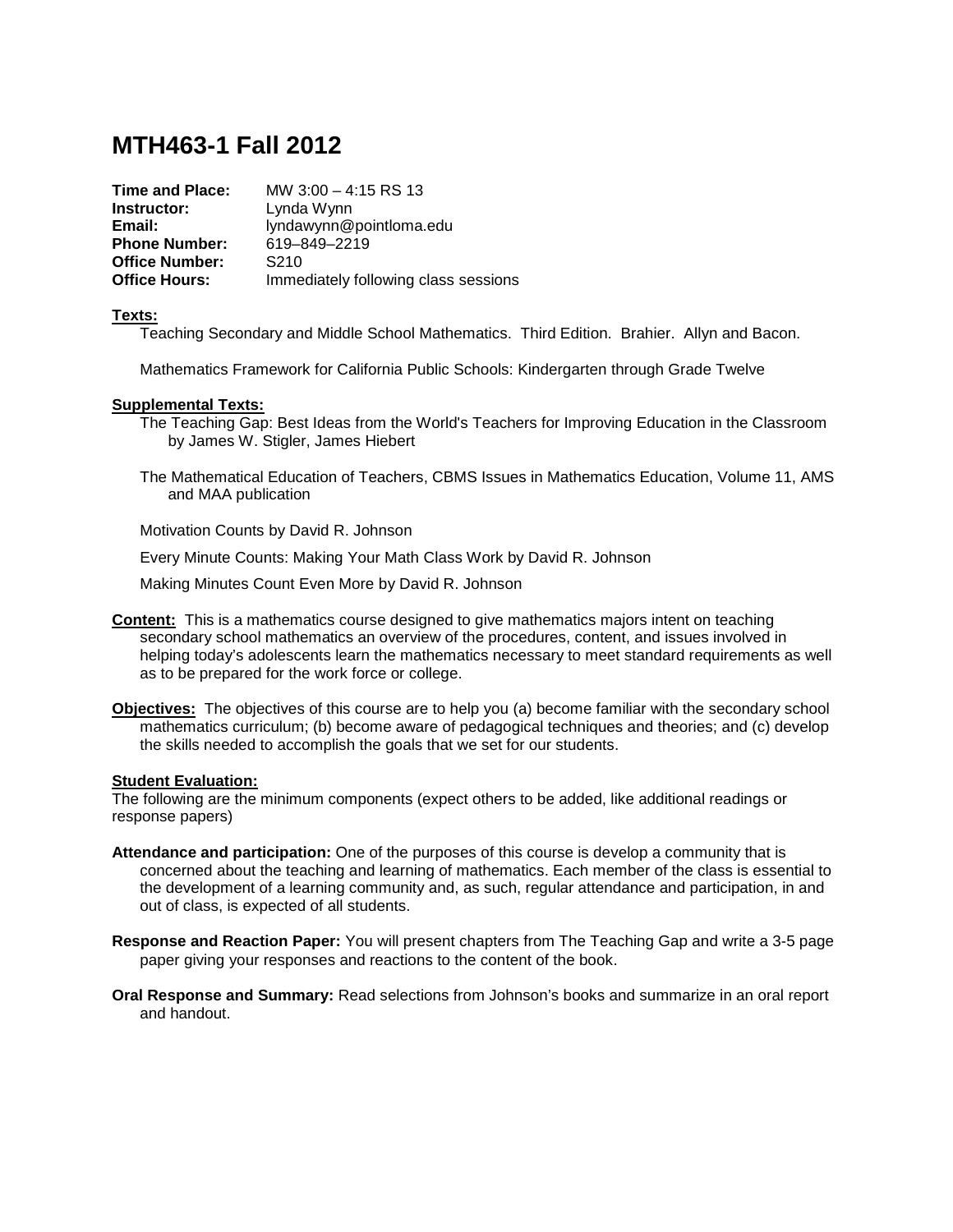### **Lesson Plans (3):**

- Design a lesson applying use of technology (graphing calculator, spreadsheet, etc.) in teaching a specific topic
- Design a lesson utilizing "homemade" or commercial mathematics manipulatives

Design a lesson that leans heavily on the history of mathematics or that exposes students to mathematics of/within a foreign culture

- **Internet Bibliography:** Develop an annotated internet bibliography of five (5) web sites in mathematics education, including a key feature of each site that helped earn the site a spot on your "top 5" list.
- **Journal Article Review:** Choose two articles in either Mathematics Teacher or Mathematics in the Middle School examining a method(s) for teaching and write a review for each (two pages). For each article review, include:

why this article interested you;

whether the article met, exceeded, or missed your expectations and why;

the content and/or instructional strategy upon which the article was focused;

the explicit parameters you used to evaluate the potential value for the classroom teacher.

- **Overview and Design of a Unit:** This assignment requires you to create an instructional unit that would be appropriate for middle school students. The guidelines are:
	- Unit Objectives: Write the curriculum objectives for the unit and give the period of time that you think will be necessary to accomplish them.
	- Major Mathematics Concepts: Furnish a list of the unit's major concepts and/or vocabulary and tell whether you think this will represent new material, review material, or an opportunity to extend their understanding of this material for these students.
	- Instructional Activities: Provide a list of at least five of the instructional activities you intend to use. Specify how these activities are intended to address basic skills, conceptual understanding, and problem solving within the topic you are teaching.
	- Assessment: Outline the kinds of assessment that will be used in the unit and provide a sample of two.
	- Lesson Plans: Write a set of three consecutive lesson plans that would be descriptive, representative, and which you believe would be appropriate for this unit.

Choose from one of the following topics to address in the unit: Number and operations (Integers, rational, and real) Measurement (Imperial/Metric, Operations, Perimeter, Area, Volume) Geometry (Properties of shapes and proofs) Probability (Games, Combinatorics) Data Analysis (Data collection, Presentation and Analysis) Algebraic concepts, equations, inequalities, and functions Trigonometry and calculus

The design of a unit should be based on the principle that "the whole is more than the sum of its parts." That is to say a unit plan is more than a collection of lesson plans. Please **work in pairs** for this assignment.

Formative assessment for the course will be imbedded in the instruction and on going. Work may be returned for revision. Summative grade (course grade) will be determined by your overall performance in class and by the quality of work turned in.

**Grading:** No exams are given in this course. Your grade will be determined by quality of the following: attendance and participation, lesson plans, internet bibliography, journal article reviews, unit design, and any other assigned reading, papers, presentations, etc.